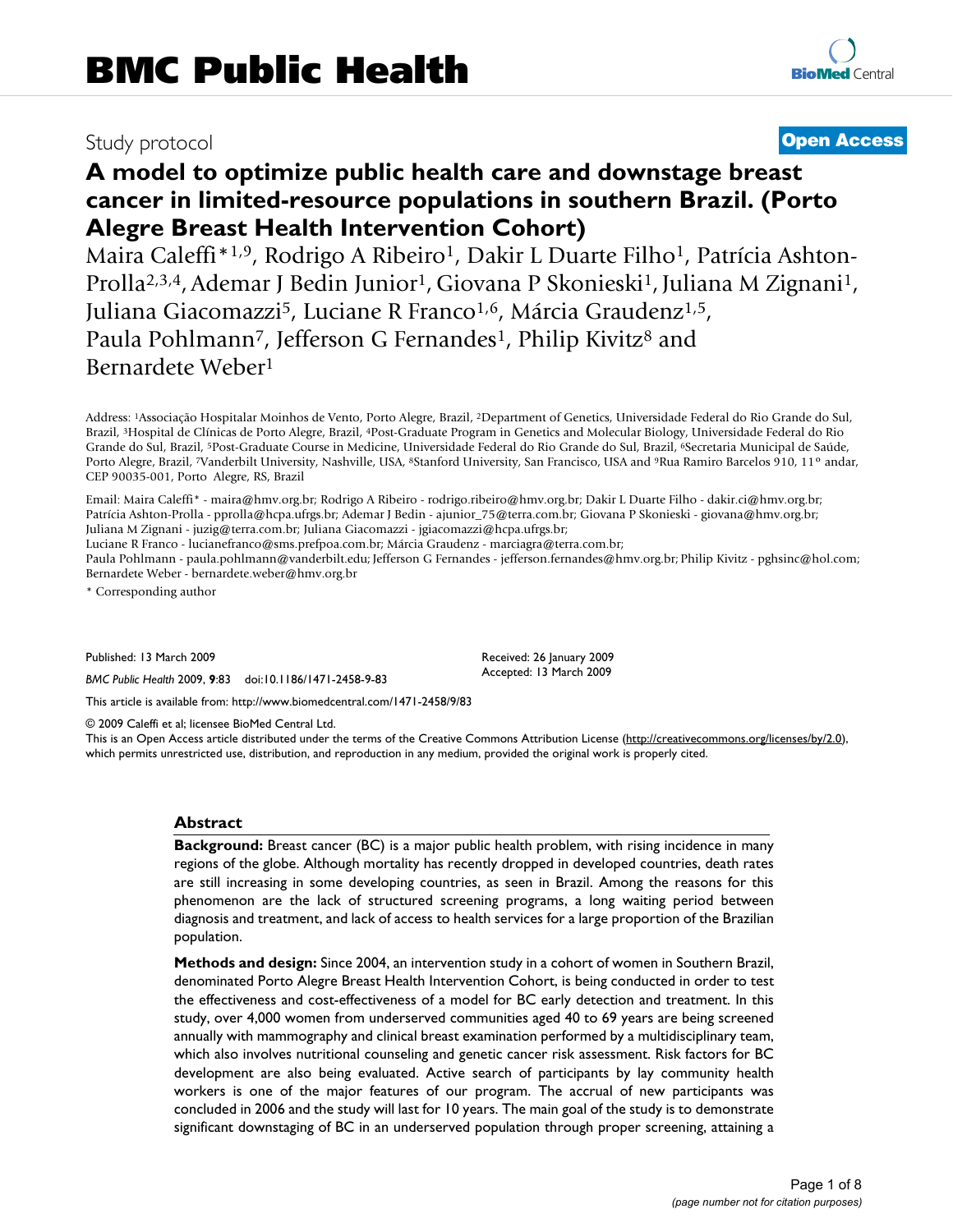higher rate of early-stage BC diagnoses than usually seen in women diagnosed in the Brazilian Public Health System. Preliminary results show a very high BC incidence in this population (117 cases per 100,000 women per year), despite a low prevalence of classical risk factors.

**Discussion:** This study will allow us to test a model of BC early diagnosis and treatment and evaluate its cost-effectiveness in a developing country where the mortality associated with this disease is very high. Also, it might contribute to the evaluation of risk factors in a population with a different ethnic background from that studied in developed countries. If our model is proven effective, it may be replicated in other parts of the globe where BC is also a major public health problem.

#### **Background**

#### *Breast cancer as a major public health problem*

Breast cancer (BC) incidence rates have increased significantly worldwide, and today is the most common nonskin cancer in women in almost all parts of the globe. The incidence is higher in the United States and Northern Europe, intermediate in Southern and Eastern Europe and South America, and lower in Asia [1].

Although BC incidence rates are still increasing in developed countries, BC mortality rates have declined in recent years in these nations, what can be explained by greater breast cancer awareness, by the guarantee of health care access and by the adoption of public policies towards early tumor detection. In countries who have successfully implemented nationwide mammography screening programs, such as the United Kingdom [2], the Netherlands [3] and Sweden [4,5], the mortality rates have dropped by at least 20%.

In contrast, in Brazil and other developing countries, both mortality and incidence rates have steadily increased in recent years. For example, the age-standardized mortality (ASM) related to BC in Brazil has grown from 10.74 per 100,000 women in 2000 to 12.32 in 2005 [6], which probably reflects the delay in diagnosis: almost half of the BC cases in Brazil are diagnosed in stages III and IV [7-9]. When breast tumors in Brazil are analyzed according to their staging, mortality is similar to studies conducted in developed countries, supporting the idea that late diagnosis is one of the main causes of the high case fatality rate observed in the country [10].

The State of Rio Grande do Sul (RS, the southernmost state in the country) presents the second highest breast cancer incidence rate in the country, with an estimated rate of 85.50 new cases per 100,000 women in 2008 – a number comparable to the USA and North Europe. The State's capital, Porto Alegre, has an even higher BC incidence rate, with 119.72 new cases per 100,000 women projected for the current year [11].

#### *Breast cancer screening in Brazil*

In Brazil, approximately 75% of the population has access to health care only through the Brazilian Public Health System (PHS) [12], which is therefore responsible for the provision of breast health care to the majority of the population. The initial health care is provisioned in primary care, by the basic healthcare units (BHUs), the first access to health provision in the country, since the referral for other levels of care is their attribution. In our city, Porto Alegre, there are 87 BHUs, for a total population of 1.45 million inhabitants. This infrastructure is one of the most organized primary care setting in the whole country.

In Brazil, the current national recommendation for breast cancer screening calls for mammography at two-year intervals, targeted at women between the ages of 50 and 69 years [13]. These recommendations are not in accordance with those published by the Brazilian Society of Breast Disease [14], which recommends annual screening between the ages of 40 and 69 years.

Although the government guideline containing these recommendations has been published in 2004, there is not actually a national screening program, since there is no provision of financing nor training of health care professionals capable to provide service to all eligible women between ages 50 and 69 years. In the areas of the city of Porto Alegre included in this project, there used to be no mammographic reference service. Women with breast symptoms used to be referred to the city central area, where they were offered the services of a breast specialist necessary for diagnostic procedures (mammography, ultrasound, core biopsy) and treatment, with very long waiting times for each step of the process. A national survey conducted in 2003 confirms the lack of a structured screening program in the country, showing that 49.7% of women above the age of 50 have never been submitted to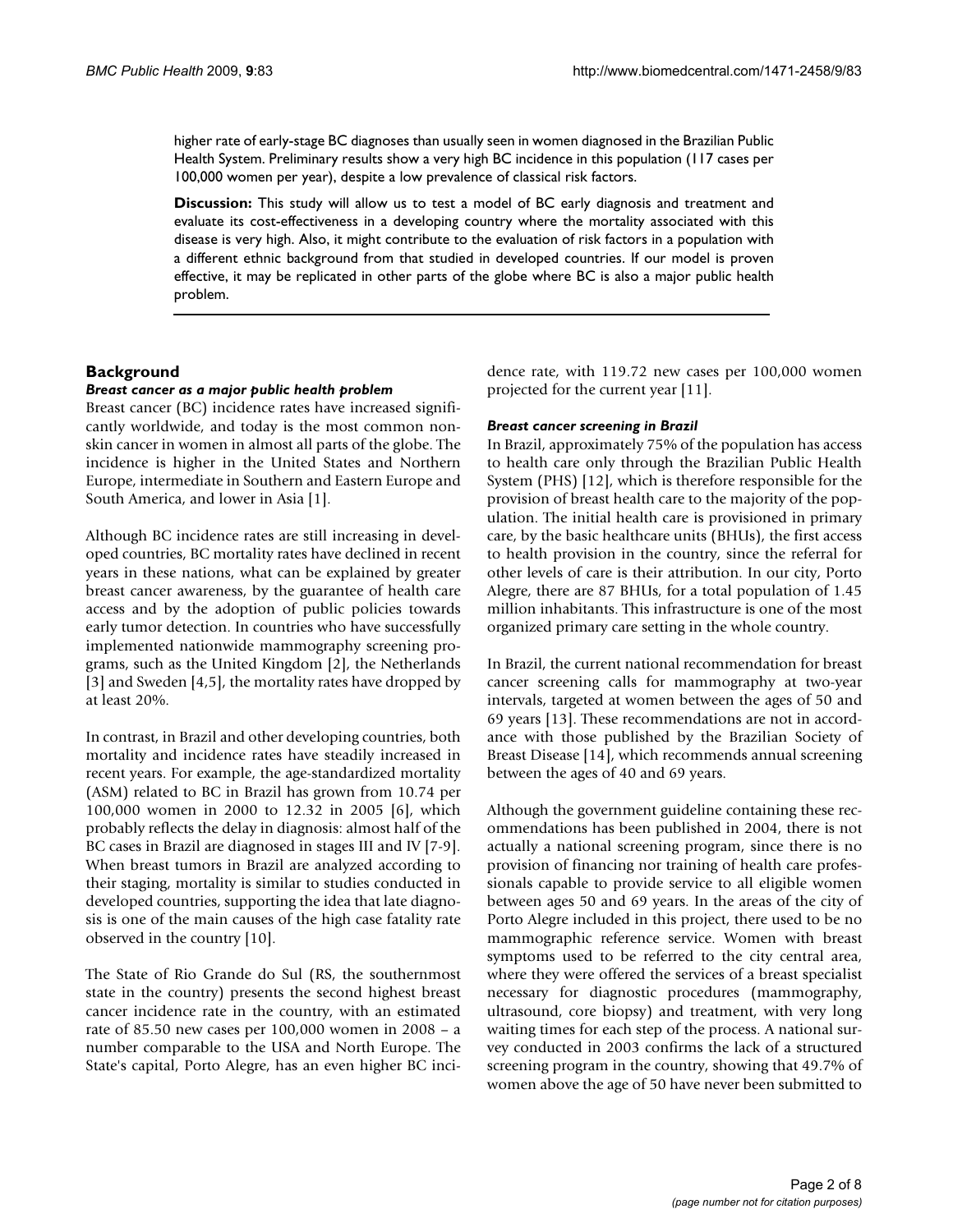a mammography, and, among those who had done the exam, 18% did it more than 2 years ago [15].

#### *The Porto Alegre Breast Health Intervention Cohort*

Considering the above, the Associação Hospitalar Moinhos de Vento, in a partnership with the City Health Department of Porto Alegre and a non-profit organization (Breast Institute of Rio Grande do Sul), initiated a prospective breast cancer screening study, denominated Porto Alegre Breast Health Intervention Cohort (NMPOA – Núcleo Mama Porto Alegre). The two primary objectives of this project are:

(1) To test the effectiveness of a centrally structured mammography screening and early treatment program, based on active women search, close contact with the BHU, promoting a multidisciplinary and humanized care for an underserved population from a developing country;

(2) To verify the profile of breast cancer risk factors in the sample studied, evaluating the frequency and possible contribution of established risk factors and attempting to identify new ones.

A secondary objective of the study is the estimation of the cost-effectiveness of such a program.

# **Methods and design**

#### *Study design, setting and participants*

The NMPOA project is a breast cancer screening and early treatment program, with evaluation of risk factors for breast cancer in an intervention cohort. From April 2004 through March 2006, 9,218 women aged 15 years or older visiting one of the 19 participating BHUs from Porto Alegre were evaluated in a cross-sectional study, which included: (1) an entry form questionnaire regarding risk factors for breast cancer – including family history (FH) of cancer – and presence of breast symptoms, and (2) breast examination by a trained professional (nurse or medical doctor). All patients with breast complaints or an abnormal physical exam were referred to NMPOA for further evaluation. Women between 40 and 69 years of age were invited to participate in the screening cohort. Women without symptoms and outside the targeted age group were advised to attend the BHU once a year for physical examination. Figure 1 displays the evaluation flowchart. Women who participated in the cross-sectional study and complete 40 years of age during the project period, which was set to last until 2014, are also being invited to join the screening cohort.

The accrual was done at the participating BHUs both actively (i.e., lay health community workers inviting women in their own homes) and passively (women that



Figure 1 **Flowchart of patients in the study**. BHU: Basic Health Unit; NMPOA: Núcleo Mama Porto Alegre.

attended the BHU for any reason being invited to the project). Although women from all ages above 15 could be enrolled in the cross-sectional study, the main emphasis was the invitation of women between the ages of 40 and 69 years, since that would be the group which would enter the screening cohort. The total number of women between 40 and 69 years old in the region was approximately 16,000, according to the most recent national census (year 2000), and the accrued number was about 4,000 in this age range.

The screening program is based on annual mammographies in women between the ages of 40 and 69 years, which are always preceded by physical examination performed by a breast surgeon or a trained nurse. One of the main features of the program is its close control of the frequency of visits, based on a computer system that generates monthly reports on the due dates of all participants. The close contact and continuous feedback to the BHUs professionals guarantees that this strategy is put into practice with maximum effort, in order to achieve optimal adherence to the screening program.

The proposal of the NMPOA project includes the performance of all clinical, imaging and pathology exams, as well as clinical visits and surgical treatment, in the same center. The health care approach is multi-disciplinary, including nurses, breast surgeons and a nutritionist. All mammographies are performed on the same day of the clinical visit, and they remain stored at the center. This integration of screening, diagnosis and treatment in the same center is an effort to shorten the time of delivery of appropriate treatment in each newly diagnosed breast cancer case.

All mammographic exams done at NMPOA are interpreted only by radiologists who are specialized in breast cancer and follow rigorous international standards of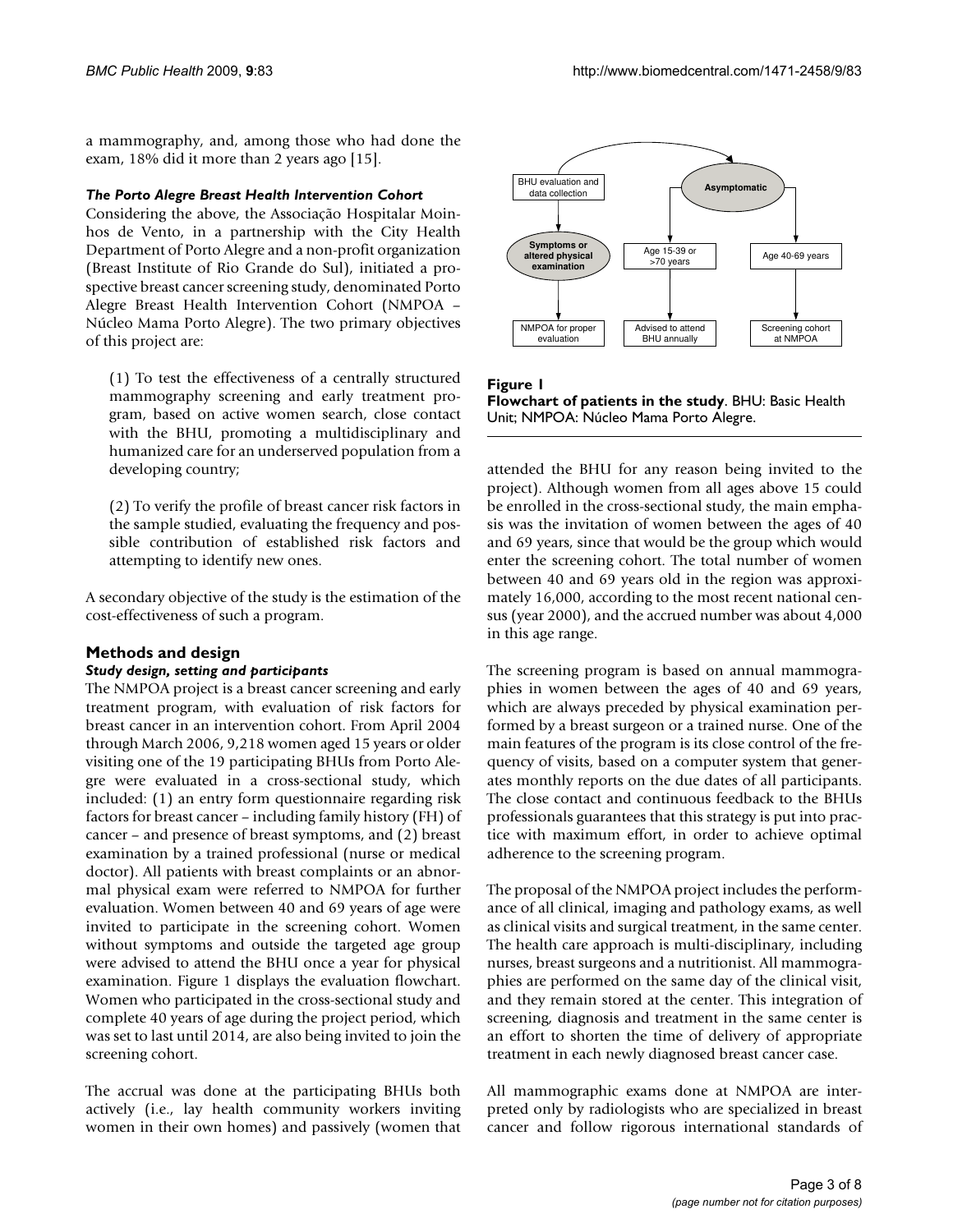quality control. The radiologist classifies mammographies using density and risk criteria, purposed by the BI-RADS (Breast Imaging Report and Data System) classification [16]. Women with a mammogram classified as BI-RADS 3 are asked to return in six months for a new exam. If a mammogram is classified as BI-RADS 0, a complementary exam is necessary, and if the result is a BI-RADS 4 or 5 image, a biopsy is performed. Patients who have a diagnosis of breast cancer are operated in the same center.

The imaging screening consists of mammograms in patients older than 40 and ultrasound starting at an age 10 years younger than the relative's age when diagnosed with BC, not starting before the age of 25 (that is, if the relative was diagnosed before the age of 35, the patient would start ultrasound only when she was 25).

Participants of the cross-sectional study older than 18 years answering positively to at least one of the FH questions described below were referred to genetic cancer risk assessment. If the risk assessment yielded moderate or high genetic risk (estimated lifetime breast cancer risks greater than 20% or a family history suggestive of a hereditary breast cancer syndrome), the participant was invited to attend clinical visits and imaging screening at the NMPOA center, being followed by breast physicians and geneticists every six months. The main goals of the genetic evaluations are to determine: (1) the prevalence of a firstdegree FH of cancer and characterize the type of cancer, age at diagnosis and relationship of the cancer-affected relative to the proband; (2) the lifetime breast cancer risk estimates in women attending the cohort and reporting a family history of breast and other cancers; (3) the prevalence of hereditary breast cancer phenotypes in a population-based sample of women in Latin America; (4) the contribution of germline mutations in known breast cancer predisposition genes among women from the cohort reporting a FH of cancer and fulfilling criteria for the clinical diagnosis of a breast cancer predisposition syndrome. Preliminary reports on the results of the genetic evaluation have been published elsewhere [17].

# *Measurements and data collection*

The questions regarding FH in the cross-sectional study focused on features that have been associated with an increased likelihood of clinically significant *BRCA* mutations, such as early-onset, bilateral or male breast cancer, multiple primary cancers of the breast and ovary, firstdegree or multiple-case family history of breast or ovarian cancer. In addition, a question about FH of BC and/or colon cancer was included due to a previous suggestion of a higher than expect prevalence of such association in cancer genetic clinics of Porto Alegre.

Additional risk factors evaluated in the cross-sectional study included smoking, obesity, alcohol consumption and history of breast diseases. Current smokers were defined as those who smoked at least one cigarette per day; never smokers those who have never tried a cigarette in their life; and former smoker were defined as those who had stopped smoking for at least one year. Educational level of the participants (as a proxy of social status) was also inquired, and was measured by the years of schooling.

For the approximately 4,000 already registered women in the annual mammographic screening, a complete clinical form was filled when they joined the cohort, containing gynecological-obstetric data (such as number of pregnancies and hormone use), family history, medical history and physical exam, which includes anthropometric measurements and breast examination. Every time the participant returns for clinical evaluation and annual mammography, the answers are updated, since many of these risk factors are dynamic. BI-RADS data from all mammographies, including density score, are also stored. If a tumor is diagnosed, all data concerning staging, pathology report, hormone receptors and both surgical and oncological treatment are registered.

Participants who do not wish to continue in the screening program (or enter it, in the case of women reaching the age of 40) are requested to fill a form with the motive of withdrawal. This is also being recorded, in order to understand reasons for non-compliance, a major problem in Brazil [15,18-22].

For the patients who need complimentary investigation (other imaging modalities and biopsies), as well as in women who undergo surgical and oncological treatment for cancer, length between each step of care is been recorded. We intend to compare these data with other national registries in the PHS [23] in order to have a promptness and efficiency indicator of our model of care.

#### *Power calculations*

The best parameter to show the effectiveness of our program would be breast cancer associated mortality. However, considering the very long breast cancer related death survival in asymptomatic women (especially in effective screening programs, where the detected cancers tend to have an excellent prognosis), and taking into account the well established relationship between tumor staging and survival [24], we chose this variable as the primary endpoint of our program. Since breast cancer survival has a significant drop even in stage II cases, we considered only staging equal or less than stage I as a favorable outcome to the screening program.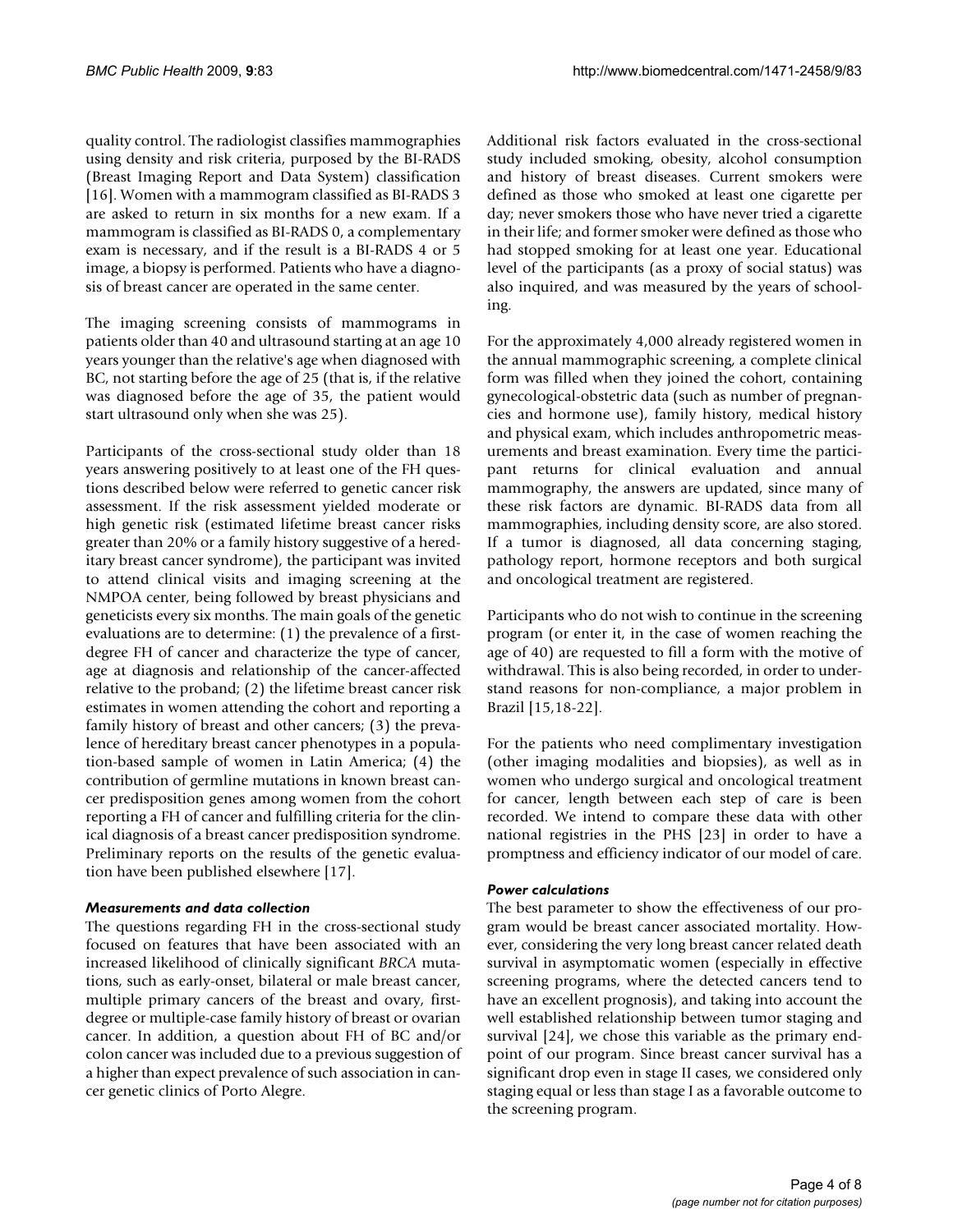In search of an adequate comparison value, we considered that the staging of all breast cancers diagnosed during the study period in our city in a similar population (that is, in women from the same age group seen at public hospitals) would be suitable. These data are available upon request in the City Health Department. The total number of women between 40 and 69 years today in Porto Alegre is 247,000 [25], of which 75% (185,000) are estimated to have all their health care provided by the PHS [12]. We have already enrolled more than 4,000 women in the screening project, and, considering the expected number of women entering the cohort as they reach the age of 40 years, we estimate that we will have an average number of 4,250 women during the 10 year duration of the project. The correct number of the comparison group is therefore 180,750 women (185,000 minus 4,250), yielding a rate of circa 40 to 1 between the two samples. Applying the estimation of 119 breast cancer cases per 100,000 to our city in the current year [11], the number of cases in NMPOA would be 5 per year. Considering a 70% rate of tumor staging greater or equal to II in the city [9], it would be necessary to have 45 cases in the NMPOA cohort to show a 35% reduction in this rate, with an alfa = 0.05 and 90% power. We decided to achieve a 10% higher number of cases to overcome possible incorrect estimates in this calculation. Therefore, we decided to set the study period to ten years, in order to achieve 50 cancer cases in our cohort.

# *Statistical analysis*

The proportion of cases at or below stage I in the NMPOA cohort and the same proportion in the city will be compared by the Fisher's exact test. Continuous variables, like the time frames between the steps of care, will be compared with Student's t-test. We are also planning to perform a cost-effectiveness analysis of this intervention, in which a Markov model will be employed.

# *Ethical issues*

This project was approved by the ethical review board (ERB) of the City Health Department and of Associação Hospitalar Moinhos de Vento. The genetics project was also approved by the ERB from Hospital de Clínicas de Porto Alegre, where all biological material are stored. All subjects were provided a copy of the written consent before study entry and were assured of their anonymity and confidentiality of data collected.

# *Characteristics of the study population at baseline*

The screening cohort has already enrolled 4,037 women. Considering the number of women registered in the crosssectional study who are reaching the age of 40 and will enter the cohort until the year 2014, this number will probably reach 4,500 until the end of the project.

Table 1 shows the baseline characteristics of the screening cohort. This population has a high average number of pregnancies (3 or more in over 60% of women), a low percentage of late menopause and low rate of hormone replacement therapy use. Women in our cohort have their first delivery at a young age  $(21.4 \pm 5.1 \text{ years})$ . The presence of relatives with any type of cancer is high (33.7%), and the prevalence of overweight and obesity is also elevated (73.7%). Education level is low in this population, as can be seen by the high number (56.5%) of people who haven't completed Primary School (Brazilian equivalent to elementary and middle school) and the considerable illiteracy rate (6.5%).

There were 1286 women who responded positively to one of the high genetic risk questions in the cross-sectional study, 902 of whom were further referred to genetic cancer risk assessment sessions. Of these, 214 had a pedigree suggestive of a hereditary breast cancer predisposition syndrome. Preliminary results from the genetic evaluation have been published elsewhere [17].

Incidence of cancer so far has been 117 cases per 100,000 person-years (9 cases over 7,656 person-years), a number very similar to the number of cases predicted in the city for the year 2008, 119 cases per 100,000 women. Compliance to the annual screening has been approximately 60% so far, and the rate of participants who had their last mammogram not more than 2 years ago is almost 80% [25] (a more detailed discussion of the adherence to the program will be published shortly).

# **Discussion**

In this article, we describe the main characteristics of the NMPOA project, which was designed to test a model of breast cancer screening and early treatment in an underserved population of a developing country. Also, we aim to evaluate the prevalence of risk factors for breast cancer in this population, which is a representative sample of our city and presents a high breast cancer incidence. The first important finding of the study was the low rate of patient inclusion in the cross-sectional study, especially in the age group which was the target of the screening cohort (25% of eligible women in the region). Although we cannot be sure about the total number of women reached by the active and passive search, this number suggests a low adherence to preventive health care in this population. This is in accordance with national data, which showed that almost 50% of women above 50 years old have never done mammography, and almost 10% had done their last exam three or more years before [12].

The incidence of breast cancer in this population is high, being comparable to developed countries and largely exceeding the Brazilian average incidence of 51 cases per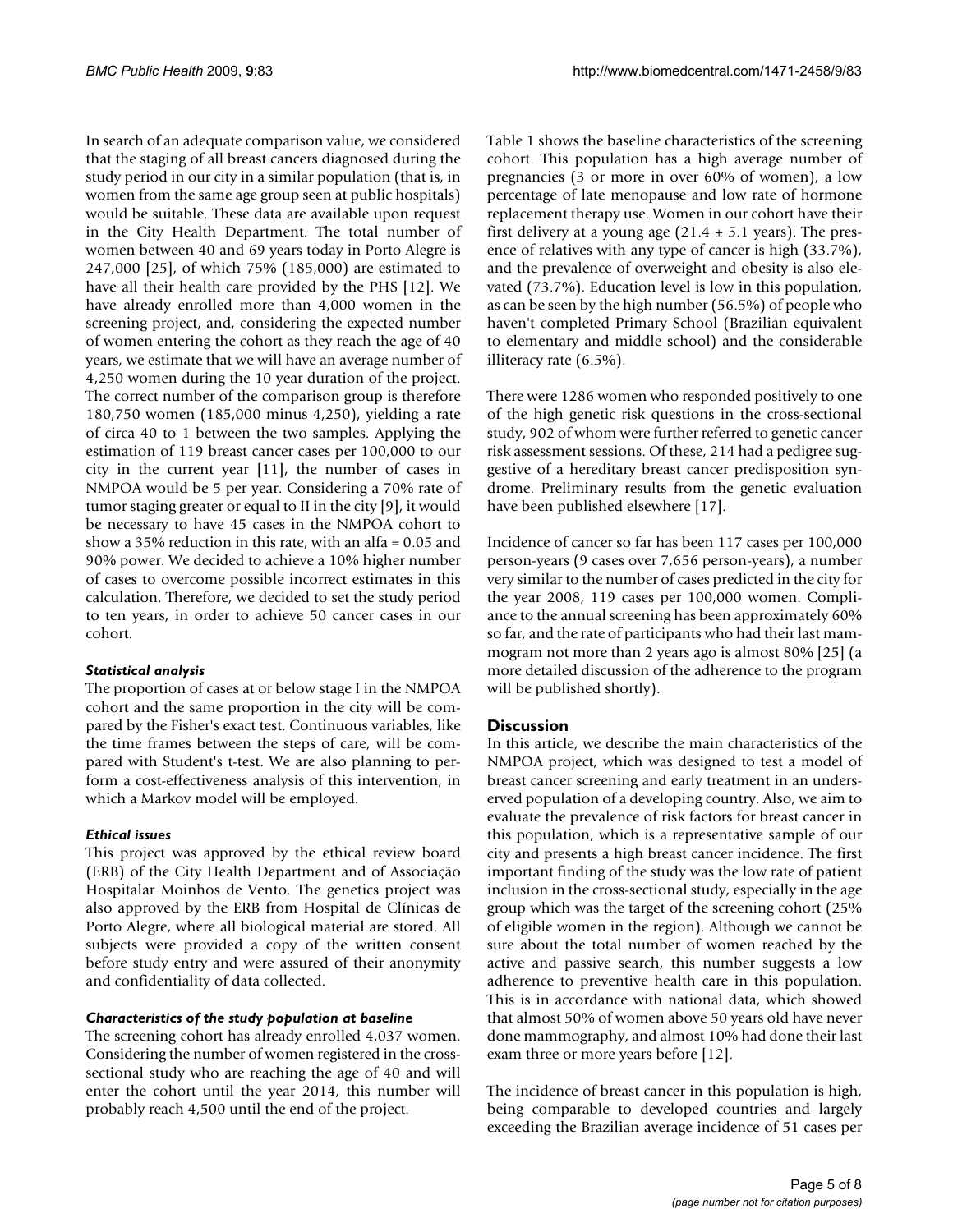| Table 1: Baseline cohort characteristics |  |
|------------------------------------------|--|
|------------------------------------------|--|

| Variable                                                     | $\mathsf{N}$ | $(\%)$ |
|--------------------------------------------------------------|--------------|--------|
| Age (yrs)*                                                   | 50.6         | ± 7.7  |
| Race                                                         |              |        |
| White                                                        | 2,964        | 73.4%  |
| <b>Black</b>                                                 | 700          | 17.3%  |
| Other                                                        | 373          | 9.3%   |
| Number of pregnancies                                        |              |        |
| 0                                                            | 322          | 8.0%   |
| $I-2$                                                        | 1,037        | 25.7%  |
| $3 - 4$                                                      | 1,349        | 33.4%  |
| >4                                                           | 1,329        | 32.9%  |
| <b>Education level</b>                                       |              |        |
| Illiterate                                                   | 259          | 6.5%   |
| Between 1 and 7 years of schooling                           | 2.238        | 56.5%  |
| Between 8 and 11 years of schooling                          | 1.380        | 34.9%  |
| College degree                                               | 83           | 2.1%   |
| Body Mass Index                                              |              |        |
| $25$                                                         | 1,062        | 26.3%  |
| $25 - 30$                                                    | 1,502        | 37.2%  |
| $30 - 40$                                                    | 1,320        | 32.7%  |
| $>40$                                                        | 153          | 3.8%   |
| Age at first delivery (yrs)*                                 | 21.4         | ± 5.1  |
| Menopause after 55 yrs old <sup>+</sup>                      | 88           | 4.4%   |
| Menarche before 12 yrs old                                   | 872          | 21.6%  |
| History of HRT use                                           | 485          | 12.0%  |
| History of OC use                                            | 3,331        | 82.5%  |
| Smoking status                                               |              |        |
| Current smoker                                               | 1,170        | 29.0%  |
| Former smoker                                                | 393          | 9.7%   |
| No historry                                                  | 2,474        | 61.3%  |
| First-degree relative with history of cancer (any site)      | 1,395        | 33.7%  |
| First-degree relative with history of breast or ovary cancer | 248          | 6.1%   |
| Previous breast biopsy                                       | 154          | 3.8%   |

HRT = Hormone Replacement Therapy, OC = Oral Contraceptives

 $*$  expressed as mean  $\pm$  standart deviation;  $\dagger$  percentage over 2,002 women who already entered menopause

100,000. The cancer rate becomes quite intriguing when we confront it with the baseline data of our cohort: the majority of breast cancer risk factors in this population have a low prevalence (such as low hormone replacement therapy use, low number of pregnancies and a young age at first delivery), fostering the idea that unknown risk factors might be playing a major role in this region and reinforcing the importance of understanding the distribution of breast cancer risk factors in different populations. The incidence of cancer observed so far in the screening cohort suggests that this sample is representative of our city.

Our longitudinal collection of risk factor data, especially the genetic risk factors, is very important for an accurate measurement, since this factor can change over time, as new information about cancer development in relatives of the patient becomes acknowledged. The design and sample size of our study will probably be sufficient to respond the primary question of our study, regarding the effectiveness of the model. However, we recognize that the correlation of risk factors and breast cancer will probably be underpowered. Nevertheless, we believe that our study can contribute with others in the field, and, in a pooled analysis through meta-analytic techniques, help us understand the high incidence of the disease in a large area in our country.

We consider that the high rate of compliance so far is one the main strengths of your study. This is achieved by patient education, with information about the importance of the screening program, and intense contact with the BHUs, with provision of lists of patients who should come next month. We also supply transportation for women with very low financial resources, what helps to keep attendance. Every three or four months, we select a region with important problems of attendance and provide a special bus to take them to the PABHC.

This project aims to establish a model of breast health attention directed to underserved women that rely only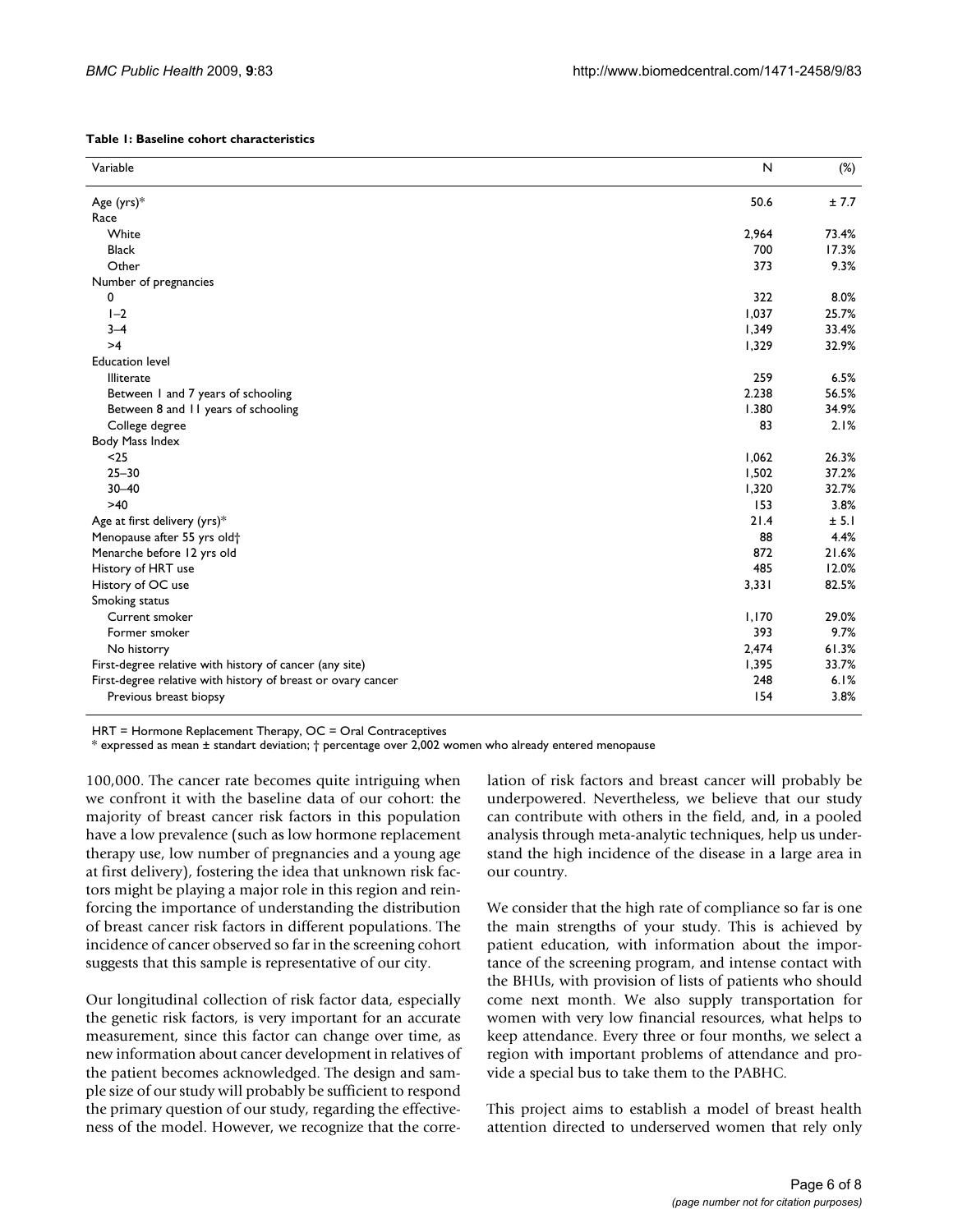on health care provided by the public sector. The prompt access of women in our study to the reference service, as well as the clinical exam done by a specialized professional and high quality mammography are fundamental issues for early diagnosis of breast cancer. This is a major step to reduce breast cancer mortality worldwide.

## **Abbreviations**

**ASM**: Age-standardized mortality; **BI-RADS**: Breast Imaging Report and Data System; **BC**: Breast cancer; **BHU**: Basic healthcare unit; **ERB**: Ethical review board; **FH**: Family history; **HRT**: Hormone replacement therapy; **OC**: Oral contraceptives; **NMPOA**: Núcleo Mama Porto Alegre (Porto Alegre Breast Health Intervention Cohort); **PHS**: Public Health System.

## **Competing interests**

The authors declare that they have no competing interests.

## **Authors' contributions**

MC was responsible for study design and manuscript review, and also participated in the manuscript drafting. RR was responsible for manuscript drafting and data analysis. BW, PAP, DD, PK, LF, JF, MG and PP participated in the study design. AB, PAP, JZ, JG and GS participated in data collection and were involved in patients' care. All authors read and approved the final manuscript.

#### **Acknowledgements**

We would like to thank the following people who are affiliated to Associação Hospitalar Moinhos de Vento: Nilton Brandão, Otávio Berwanger, Flávio Borges, Luis Mota and Armando de Negri Filho, who were involved in important features of the project. We also would like to thank the contributions from C. Kent Osborne (Baylor University), and Diana Rowden (Susan G Komen for the Cure), as well as the staff from IMAMA-RS (Instituto da Mama do Rio Grande do Sul).

We also would like to thank the following people, who were involved in the planning of the genetic study: Roberto Giugliani, Lavinia Schuler-Faccini, Luciane Kalakun and Edenir Inez Palmero.

Finally, we would like to thank the institutions that provide funding for the project. Funding for the main project is supported by the Associação Hospitalar Moinhos de Vento social responsibility budget. This includes financing for all clinical visits, exams, surgical treatment and project administration. The genetics study was funded mainly by a grant from Susan G Komen for the Cure (POP0403033). Additional financial support was received from CAPES, CNPq, FAPERGS and FIPE-HCPA (four public funding agencies from Brazil), all achieved through grant applications.

# **References**

- 1. Parkin DM, Bray F, Ferlay J, Pisani P: **[Global cancer statistics,](http://www.ncbi.nlm.nih.gov/entrez/query.fcgi?cmd=Retrieve&db=PubMed&dopt=Abstract&list_uids=15761078) [2002.](http://www.ncbi.nlm.nih.gov/entrez/query.fcgi?cmd=Retrieve&db=PubMed&dopt=Abstract&list_uids=15761078)** *CA Cancer J Clin* 2005, **55(2):**74-108.
- 2. Blanks RG, Moss SM, McGahan CE, Quinn MJ, Babb PJ: **[Effect of](http://www.ncbi.nlm.nih.gov/entrez/query.fcgi?cmd=Retrieve&db=PubMed&dopt=Abstract&list_uids=10987769) [NHS breast screening programme on mortality from breast](http://www.ncbi.nlm.nih.gov/entrez/query.fcgi?cmd=Retrieve&db=PubMed&dopt=Abstract&list_uids=10987769) cancer in England and Wales, 1990–8: comparison of [observed with predicted mortality.](http://www.ncbi.nlm.nih.gov/entrez/query.fcgi?cmd=Retrieve&db=PubMed&dopt=Abstract&list_uids=10987769)** *Bmj* 2000, **321(7262):**665-669.
- 3. Fracheboud J, de Koning HJ, Boer R, Groenewoud JH, Verbeek AL, Broeders MJ, van Ineveld BM, Hendriks JH, de Bruyn AE, Holland R,

*et al.*: **[Nationwide breast cancer screening programme fully](http://www.ncbi.nlm.nih.gov/entrez/query.fcgi?cmd=Retrieve&db=PubMed&dopt=Abstract&list_uids=14965550) [implemented in The Netherlands.](http://www.ncbi.nlm.nih.gov/entrez/query.fcgi?cmd=Retrieve&db=PubMed&dopt=Abstract&list_uids=14965550)** *Breast* 2001, **10(1):**6-11.

- 4. Jonsson H, Nystrom L, Tornberg S, Lenner P: **[Service screening](http://www.ncbi.nlm.nih.gov/entrez/query.fcgi?cmd=Retrieve&db=PubMed&dopt=Abstract&list_uids=11678556) [with mammography of women aged 50–69 years in Sweden:](http://www.ncbi.nlm.nih.gov/entrez/query.fcgi?cmd=Retrieve&db=PubMed&dopt=Abstract&list_uids=11678556) [effects on mortality from breast cancer.](http://www.ncbi.nlm.nih.gov/entrez/query.fcgi?cmd=Retrieve&db=PubMed&dopt=Abstract&list_uids=11678556)** *J Med Screen* 2001, **8(3):**152-160.
- 5. Jonsson H, Tornberg S, Nystrom L, Lenner P: **[Service screening](http://www.ncbi.nlm.nih.gov/entrez/query.fcgi?cmd=Retrieve&db=PubMed&dopt=Abstract&list_uids=11093370) [with mammography in Sweden – evaluation of effects of](http://www.ncbi.nlm.nih.gov/entrez/query.fcgi?cmd=Retrieve&db=PubMed&dopt=Abstract&list_uids=11093370) screening on breast cancer mortality in age group 40–49 [years.](http://www.ncbi.nlm.nih.gov/entrez/query.fcgi?cmd=Retrieve&db=PubMed&dopt=Abstract&list_uids=11093370)** *Acta Oncol* 2000, **39(5):**617-623.
- 6. **DATASUS** [\[http://w3.datasus.gov.br/datasus/datasus.php\]](http://w3.datasus.gov.br/datasus/datasus.php)
- 7. Schwartsmann G: **[Breast cancer in South America: challenges](http://www.ncbi.nlm.nih.gov/entrez/query.fcgi?cmd=Retrieve&db=PubMed&dopt=Abstract&list_uids=11560986) [to improve early detection and medical management of a](http://www.ncbi.nlm.nih.gov/entrez/query.fcgi?cmd=Retrieve&db=PubMed&dopt=Abstract&list_uids=11560986) [public health problem.](http://www.ncbi.nlm.nih.gov/entrez/query.fcgi?cmd=Retrieve&db=PubMed&dopt=Abstract&list_uids=11560986)** *J Clin Oncol* 2001, **19(18 Suppl):**118S-124S.
- 8. ThulerI LCS, Mendonça GA: Initial staging of breast and cervical **cancer in Brazilian women.** *Rev Bras Ginecol Obstet* 2005, **27(11):**656-660.
- 9. Rebelo PAP, Carmo PAO, Soares JLC, Lima CFF, Pereira CAL, Rebelo MS, Sampaio EFS, Souza AF, Britto AVO, Machado CAC, *et al.*: **Apresentação por estádios do câncer de mama entre mulheres que procuraram o instituto nacional de câncer entre Janeiro de 1983 e Dezembro de 2005.** In *XVIII IEA World Congress of Epidemiology* Porto Alegre: ABRASCO; 2008.
- 10. de Moraes AB, Zanini RR, Turchiello MS, Riboldi J, de Medeiros LR: **[Survival study of breast cancer patients treated at the hospi](http://www.ncbi.nlm.nih.gov/entrez/query.fcgi?cmd=Retrieve&db=PubMed&dopt=Abstract&list_uids=16951894)tal of the Federal University in Santa Maria, Rio Grande do [Sul, Brazil.](http://www.ncbi.nlm.nih.gov/entrez/query.fcgi?cmd=Retrieve&db=PubMed&dopt=Abstract&list_uids=16951894)** *Cad Saude Publica* 2006, **22(10):**2219-2228.
- 11. Ministério da Saúde: **Estimativa 2008 Incidência de Câncer no** Brasil. Rio de Janeiro: INCA; 2007:76.
- 12. Instituto Brasileiro de Geografia e Estatística: **Pesquisa Nacional por Amostra de Domicílios – Acesso e Utilização de Serviços de Saúde.** Rio de Janeiro; 2003.
- 13. Ministério da Saúde: **Controle do Câncer de Mama Documento de Consenso.** Rio de Janeiro; 2004.
- 14. Kemp C, Petti D, Ferraro O, Elias S: *Câncer de Mama: Prevenção Secundária* Brasília: Associação Médica Brasileira; Conselho Federal de Medicina: 2002
- 15. Lima-Costa MF, Matos DL: **[\[Prevalence and factors associated](http://www.ncbi.nlm.nih.gov/entrez/query.fcgi?cmd=Retrieve&db=PubMed&dopt=Abstract&list_uids=17572816) [with mammograms in the 50–69-year age group: a study](http://www.ncbi.nlm.nih.gov/entrez/query.fcgi?cmd=Retrieve&db=PubMed&dopt=Abstract&list_uids=17572816) based on the Brazilian National Household Sample Survey [\(PNAD-2003\)\].](http://www.ncbi.nlm.nih.gov/entrez/query.fcgi?cmd=Retrieve&db=PubMed&dopt=Abstract&list_uids=17572816)** *Cad Saude Publica* 2007, **23(7):**1665-1673.
- 16. American College of Radiology: *Breast Imaging Reporting and Data System Atlas (BI-RADS® Atlas)* Reston: American College of Radiology; 2003.
- 17. Palmero EI, Caleffi M, Schuler-Faccini L, Roth FL, Kalakun L, Skonieski G, Giacomazzi J, Weber B, Giugliani R, Camey SA, *et al.*: **Population prevalence of hereditary breast cancer phenotypes and implementation of a genetic cancer risk assessment program in Southern Brazil.** *Genetics and Molecular Biology* in press.
- 18. Giglio A, Kusano CT, Gregório CL, Barbosa FB, Di Rienzo RT: **Utilização de mamografia por mulheres sem queixas mamárias que frequentam os ambulatórios da Faculdade de Medicina da Fundação ABC.** *Arq med ABC* 2003, **28(1):**32-36.
- 19. Mendoza-Sassi R, Beria JU: **[Prevalence of having a regular doc](http://www.ncbi.nlm.nih.gov/entrez/query.fcgi?cmd=Retrieve&db=PubMed&dopt=Abstract&list_uids=14666207)[tor, associated factors, and the effect on health services uti](http://www.ncbi.nlm.nih.gov/entrez/query.fcgi?cmd=Retrieve&db=PubMed&dopt=Abstract&list_uids=14666207)[lization: a population-based study in Southern Brazil.](http://www.ncbi.nlm.nih.gov/entrez/query.fcgi?cmd=Retrieve&db=PubMed&dopt=Abstract&list_uids=14666207)** *Cad Saude Publica* 2003, **19(5):**1257-1266.
- 20. Molina L, Dalben I, de Luca LA: **[\[An analyze the opportunities of](http://www.ncbi.nlm.nih.gov/entrez/query.fcgi?cmd=Retrieve&db=PubMed&dopt=Abstract&list_uids=12886398) [early detection of breast cancer\].](http://www.ncbi.nlm.nih.gov/entrez/query.fcgi?cmd=Retrieve&db=PubMed&dopt=Abstract&list_uids=12886398)** *Rev Assoc Med Bras* 2003, **49(2):**185-190.
- 21. Leal MC, Gama SG, Frias P, Szwarcwald CL: **[Healthy lifestyles and](http://www.ncbi.nlm.nih.gov/entrez/query.fcgi?cmd=Retrieve&db=PubMed&dopt=Abstract&list_uids=16462999) [access to periodic health exams among Brazilian women.](http://www.ncbi.nlm.nih.gov/entrez/query.fcgi?cmd=Retrieve&db=PubMed&dopt=Abstract&list_uids=16462999)** *Cad Saude Publica* 2005, **21(Suppl):**78-88.
- 22. Marinho LA, Cecatti JG, Osis MJ, Gurgel MS: **[Knowledge, attitude](http://www.ncbi.nlm.nih.gov/entrez/query.fcgi?cmd=Retrieve&db=PubMed&dopt=Abstract&list_uids=18327499) [and practice of mammography among women users of pub](http://www.ncbi.nlm.nih.gov/entrez/query.fcgi?cmd=Retrieve&db=PubMed&dopt=Abstract&list_uids=18327499)[lic health services.](http://www.ncbi.nlm.nih.gov/entrez/query.fcgi?cmd=Retrieve&db=PubMed&dopt=Abstract&list_uids=18327499)** *Rev Saude Publica* 2008, **42(2):**200-207.
- 23. Maia E, Maia L, Valente F, Machado R, Borges J: **Tempo Decorrido Entre a Primeira Consulta e o Tratamento Definitivo nos Casos de Câncer de Mama no Sistema de Saúde Público na Cidade de Jundiaí.** *Rev bras Mastol* 2006, **1:**23-26.
- 24. Tabar L, Duffy SW, Vitak B, Chen HH, Prevost TC: **[The natural his](http://www.ncbi.nlm.nih.gov/entrez/query.fcgi?cmd=Retrieve&db=PubMed&dopt=Abstract&list_uids=10430253)[tory of breast carcinoma: what have we learned from](http://www.ncbi.nlm.nih.gov/entrez/query.fcgi?cmd=Retrieve&db=PubMed&dopt=Abstract&list_uids=10430253) [screening?](http://www.ncbi.nlm.nih.gov/entrez/query.fcgi?cmd=Retrieve&db=PubMed&dopt=Abstract&list_uids=10430253)** *Cancer* 1999, **86(3):**449-462.
- 25. Caleffi M, Ribeiro RA, Bedin-Junior AJ, Viegas-Butzke JP, Duarte D, Skonieski GP, Kivitz P, Weber B: **Adherence to mammographic**